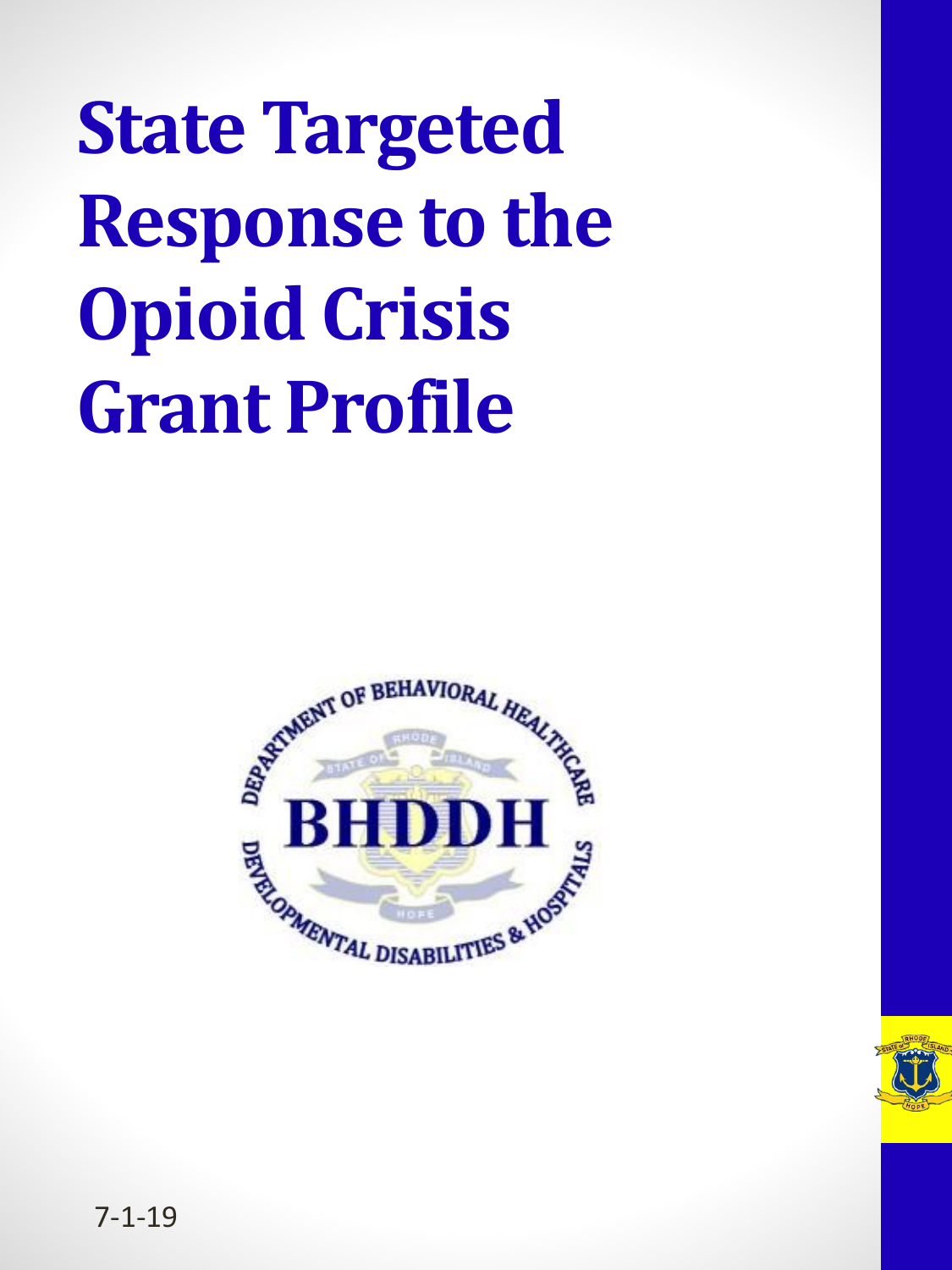### Grant Info

- **Type of Grant:** Formula Grant
- **Area of Focus:** multi-focal (primary prevention, treatment and recovery)
- **Purpose of Grant:** The program aims to address the opioid crisis by increasing access to treatment, reducing unmet treatment need, and reducing opioid overdose related deaths through the provision of prevention, treatment and recovery activities for opioid use disorder (OUD) (including prescription opioids as well as illicit drugs such as heroin).
- **Start and End Date of Grant:** 05/01/2017- 04/30/2020
- **Amount of Award (all years):**
	- **Federal Award Amount:** \$4,334,014
	- **State Award Amount:** \$0
- **% Match Required:** 0%
- **Source of Funding:** Substance Abuse and Mental Health Services Administration, Center for Substance Abuse Treatment
- **BHDDH Project Director and Email Address:** 
	- Pearson Potts, [pearson.potts@bhddh.ri.gov](mailto:pearson.potts@bhddh.ri.gov)

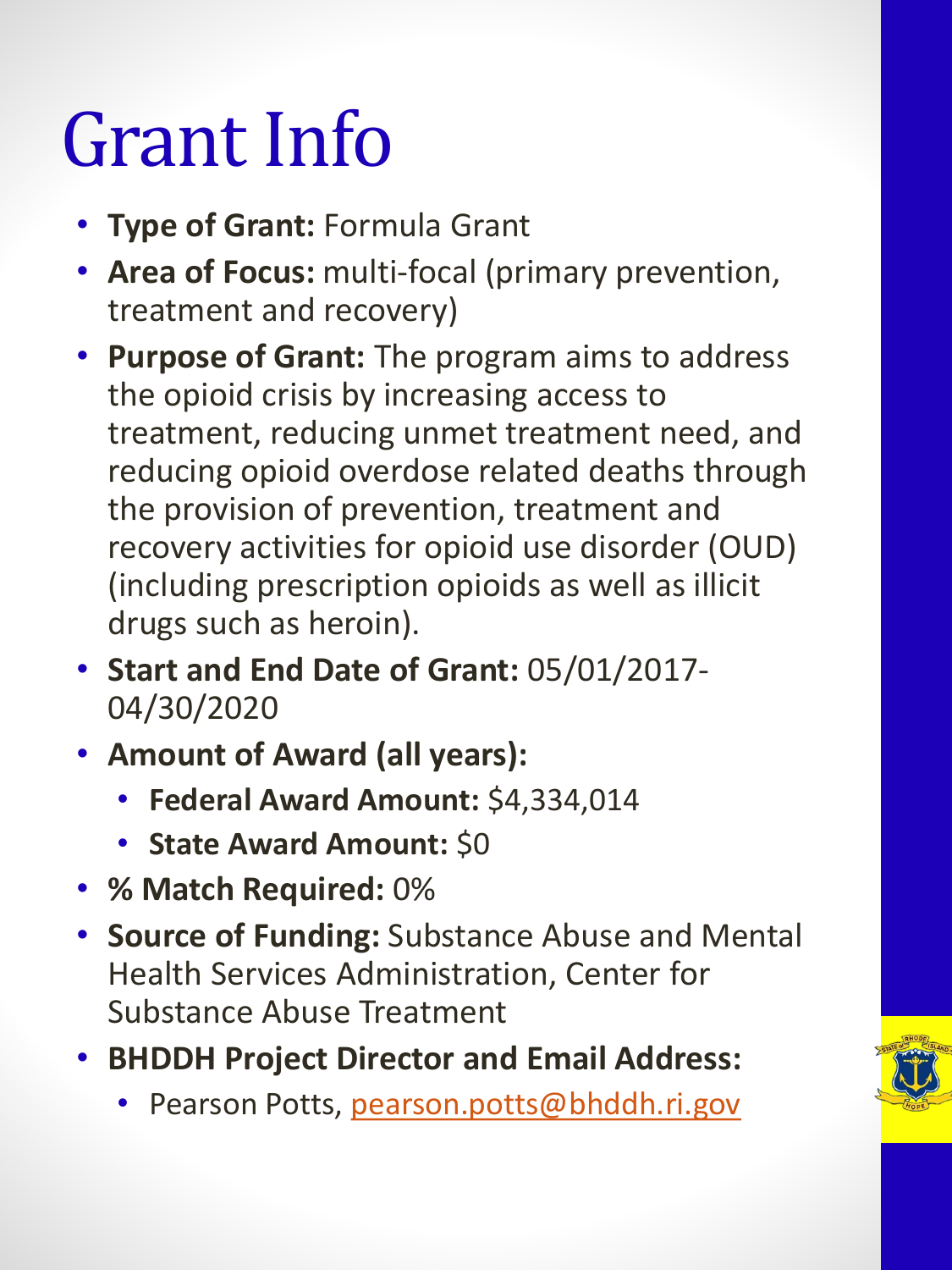# Grant Info (Cont'd)

#### • **Subrecipient and Vendor Agency/Agencies:**

- Recovery Houses
- Approximately 450 beds as of July 2019
- Approximately 26 recovery houses
- 7 Regional Prevention Task Forces
- The Providence Center
- Care Transformation Collaborative
- Eleanor Slater Hospital

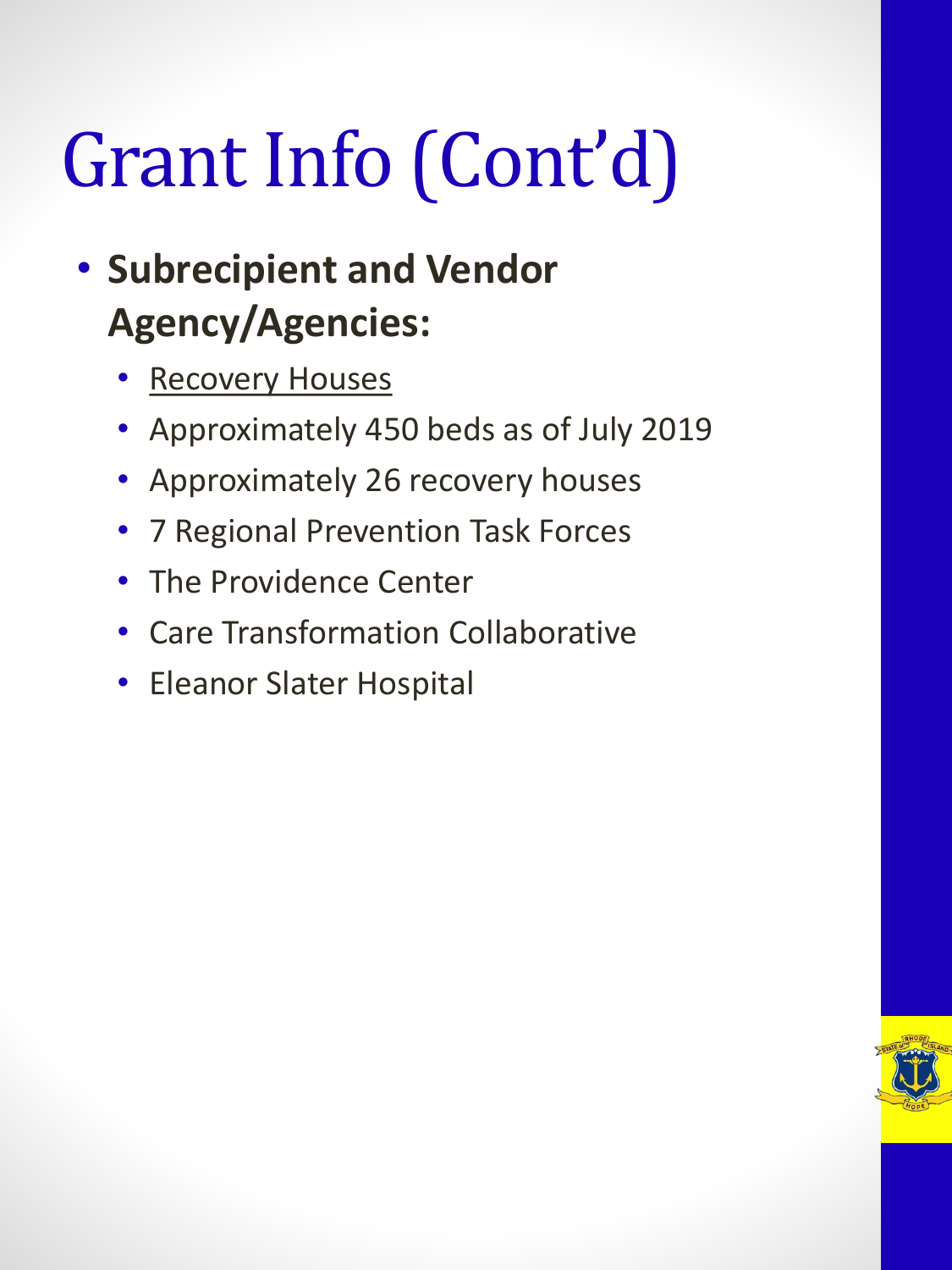# Grant Info (Cont'd)

- **Subrecipient and Vendor Agency Contacts and Email Addresses:**
- Recovery Houses:
- Amos Lisa Montuori
- [lmontuori@amoshouse.com](mailto:lmontuori@amoshouse.com)
- Bridgemark Megan Laurent
- [MLaurent@bridgemark.org](mailto:MLaurent@bridgemark.org)
- Brisan Brian Sylvestre
- [brian@brisanrecovery.com](mailto:brian@brisanrecovery.com)
- Hope Derek Therien [hoperecoveryri@gmail.com](mailto:hoperecoveryri@gmail.com)
- Galilee Denis Ford [Lynncostigan@galileemission.net](mailto:Lynncostigan@galileemission.net)
- Mosaic Ann Fitzgerald
- [AMasri@CareNE.org](mailto:AMasri@CareNE.org)
- Open Doors Patrick Westfall
- [pwestfall@opendoorsri.org](mailto:pwestfall@opendoorsri.org)
- Sanctuary Oleg Kishkovich
- [oleg@sanctuaryrecovery.com](mailto:oleg@sanctuaryrecovery.com)
- CCA Judy Whitehead [JWhitehead@CommunityCareRI.org](mailto:JWhitehead@CommunityCareRI.org)
- New England Recovery [newenglandrecoveryhouse@gmail.com](mailto:newenglandrecoveryhouse@gmail.com)
- Operation Stand Down [tyronesmith@osdri.org](mailto:tyronesmith@osdri.org)
- Changes [changes4ri@gmail.com](mailto:changes4ri@gmail.com)

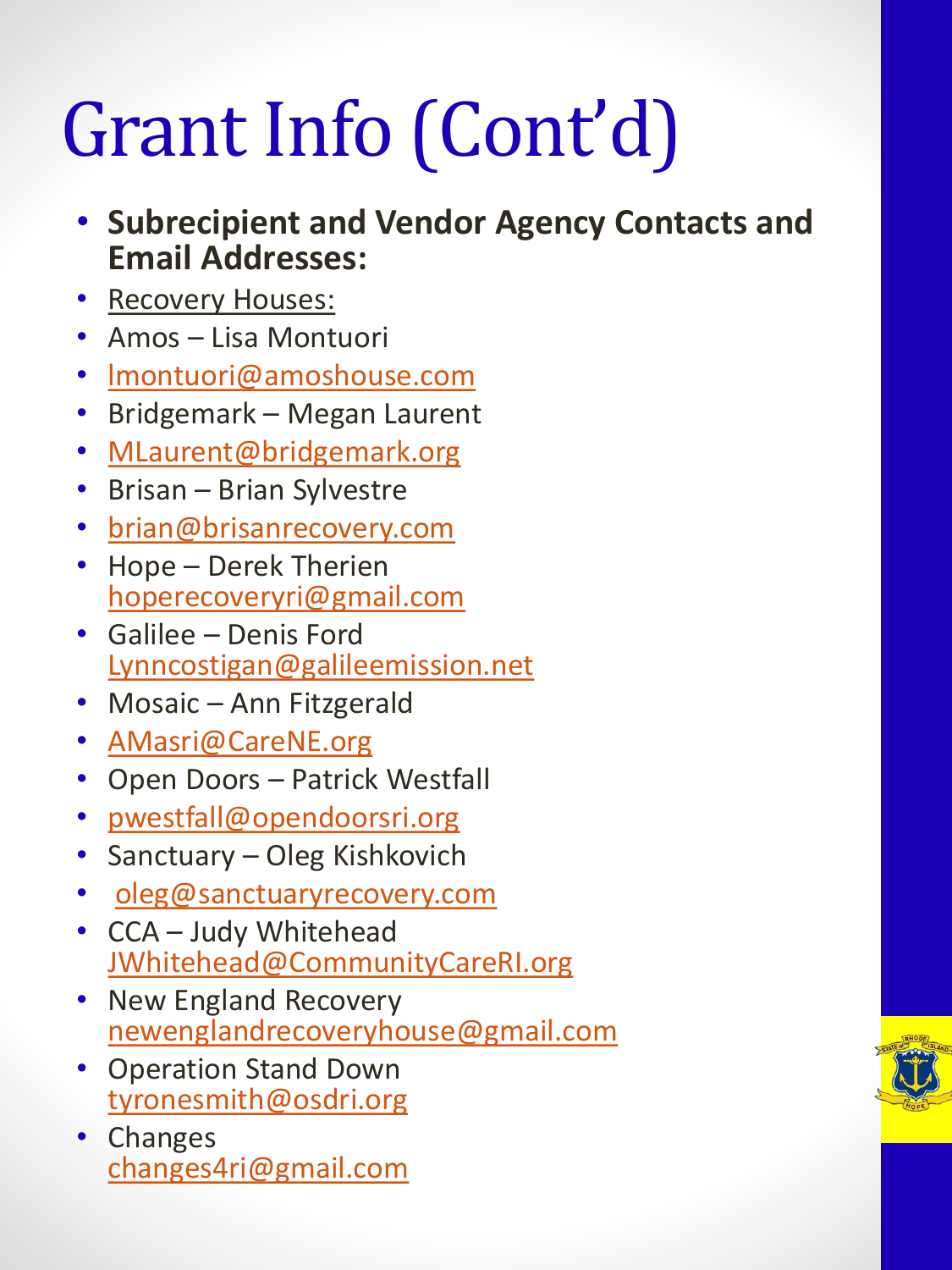# Grant Info (Cont'd)

- Eleanor Slater Hospital [Thomas.Martin@bhddh.ri.gov](mailto:Thomas.Martin@bhddh.ri.gov)
- Safe Stations The Providence Center -[JGoyer@CareNE.org](mailto:JGoyer@CareNE.org)
- **Regional Prevention Task Forces:** 
	- R1: Joseph DeSantis ([JDeSantis@tricounty.org](mailto:JDeSantis@tricounty.org))
	- R2:Lisa Carcifero [\(lcarcifero@woonsocketpreventioncoalition.or](mailto:lcarcifero@woonsocketpreventioncoalition.org) g)
	- R3: Ellen Cynar ([Ecynar@providenceri.gov\)](mailto:Ecynar@providenceri.gov)
	- R4: Sarah Dinklage [\(sdinklage@risas.org\)](mailto:sdinklage@risas.org)
	- R5: Denise Alves ([DAlves@barrington.ri.gov](mailto:DAlves@barrington.ri.gov))
	- R6: Rebecca Elwell ([elwell1994@aol.com\)](mailto:elwell1994@aol.com)
	- R7: Sarah Dinklage [\(sdinklage@risas.org\)](mailto:sdinklage@risas.org)

• **Evaluation Contractor:** N/A

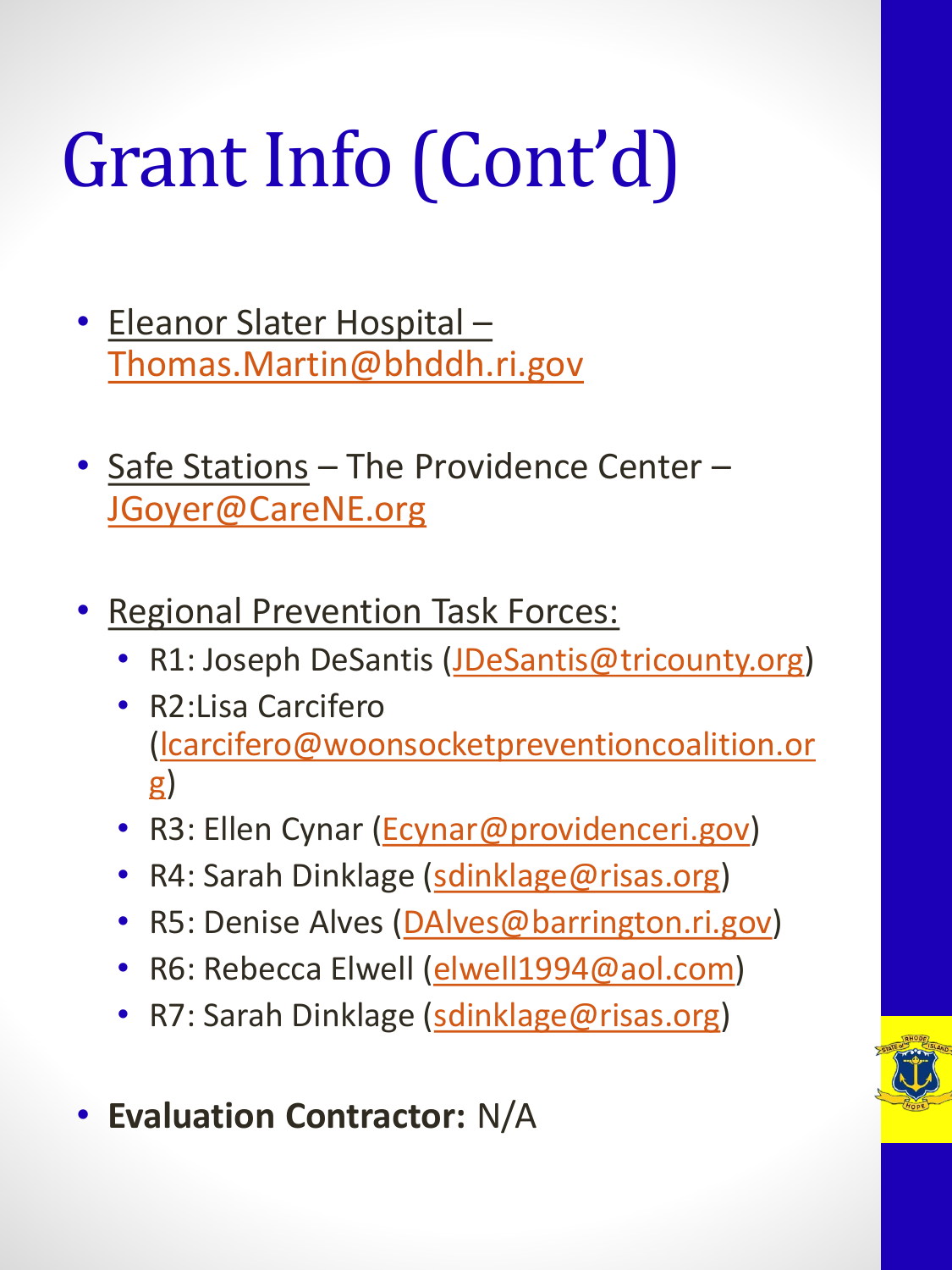# Overview

- The goals of the RI-STR initiative are 1) to reduce the number of prescription drug/opioid overdose-related deaths and adverse events among individuals 18 years of age and older, 2) increase access to treatment, reduce unmet need and opioid overdose related deaths through the provision of prevention, treatment and recovery activities for prescription and illicit drugs 3) support a comprehensive response using a strategic planning process and needs and capacity assessments (most prevalent, number and location of providers, existing activities and funding sources – gaps) epidemiological data.
- The state will achieve these goals by increasing the number of DATA waivered health providers including physicians, physician assistants, nurse practitioners; increasing access to behavioral healthcare and psychiatry in high risk communities primary care settings; enhancing access to psychiatrists in the current OPT Health Homes and providing fentanyl testing assistance; increasing access to recovery housing and specialized medicated assisted treatment peer support specialists; incorporating opioid and prescription drug misuse outreach, education into current regional prevention task forces through the implementation of a high school based education specifically targeting high risk communities and through the promotion of a grassroots communication strategy for the education and prevention of prescription drug and opioid overdose; finally, through the distribution of naloxone to community based outreach teams and individuals leaving the Department of Corrections.

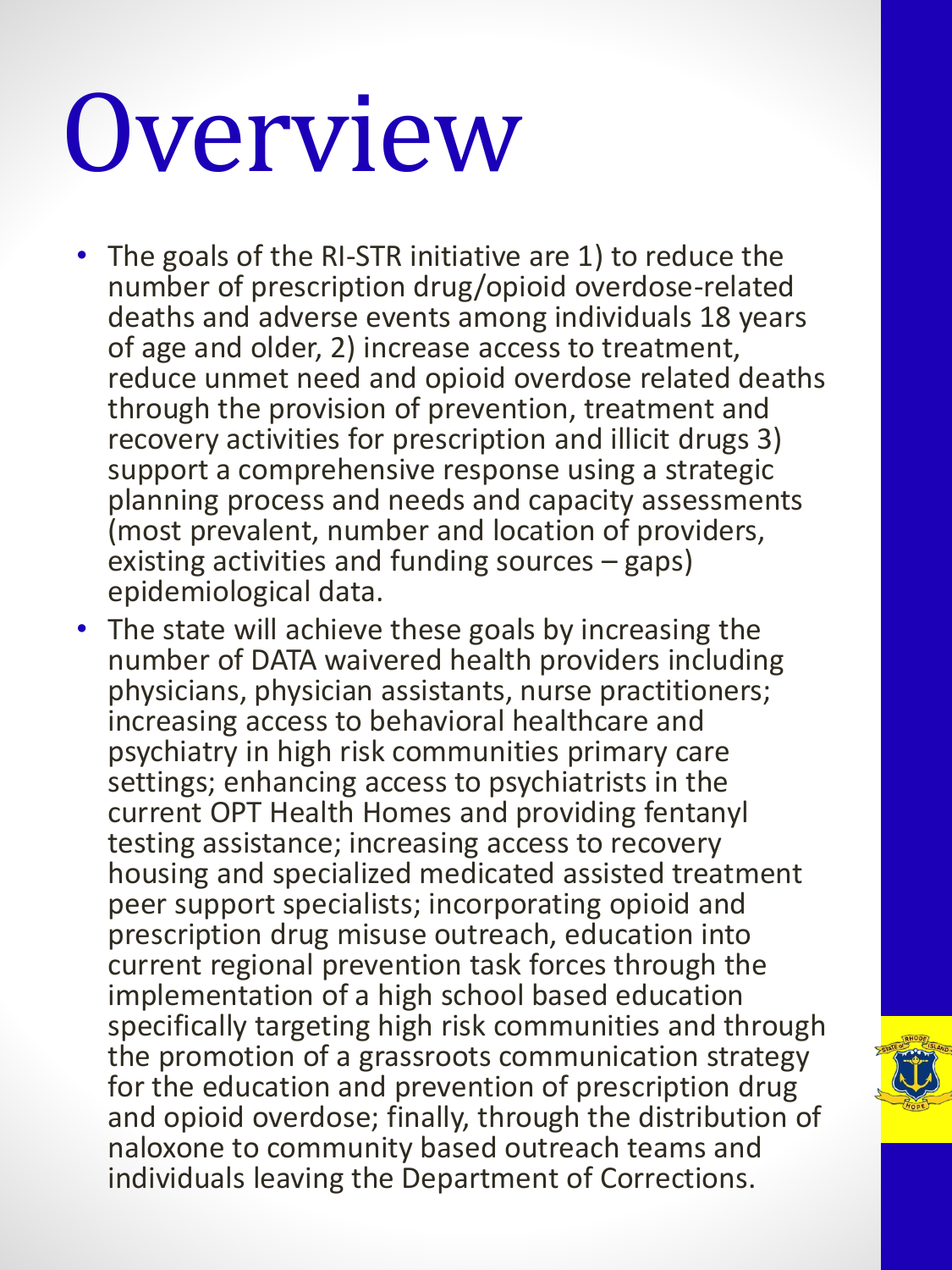### Required Activities

- Develop a needs assessment using statewide epidemiological data (where available if a needs assessment effort is already in place, work with the local, state, or tribal epidemiological outcomes workgroup to enhance and supplement the current process and its findings). The needs assessment should identify:
	- Areas where opioid misuse and related harms are most prevalent.
	- The number and location of opioid treatment providers in the state, including providers that offer opioid use disorder services.
	- All existing activities and their funding sources in the state that address opioid use prevention, treatment, and recovery activities and remaining gaps in these activities.
- Develop a comprehensive state strategic plan to address the gaps in prevention, treatment, and recovery identified in the needs assessment.
- Design, implement, enhance, and evaluate primary and secondary prevention using evidence-based methods defined by SAMHSA or CDC proven to reduce the number of persons with OUDs and OUD associated deaths.

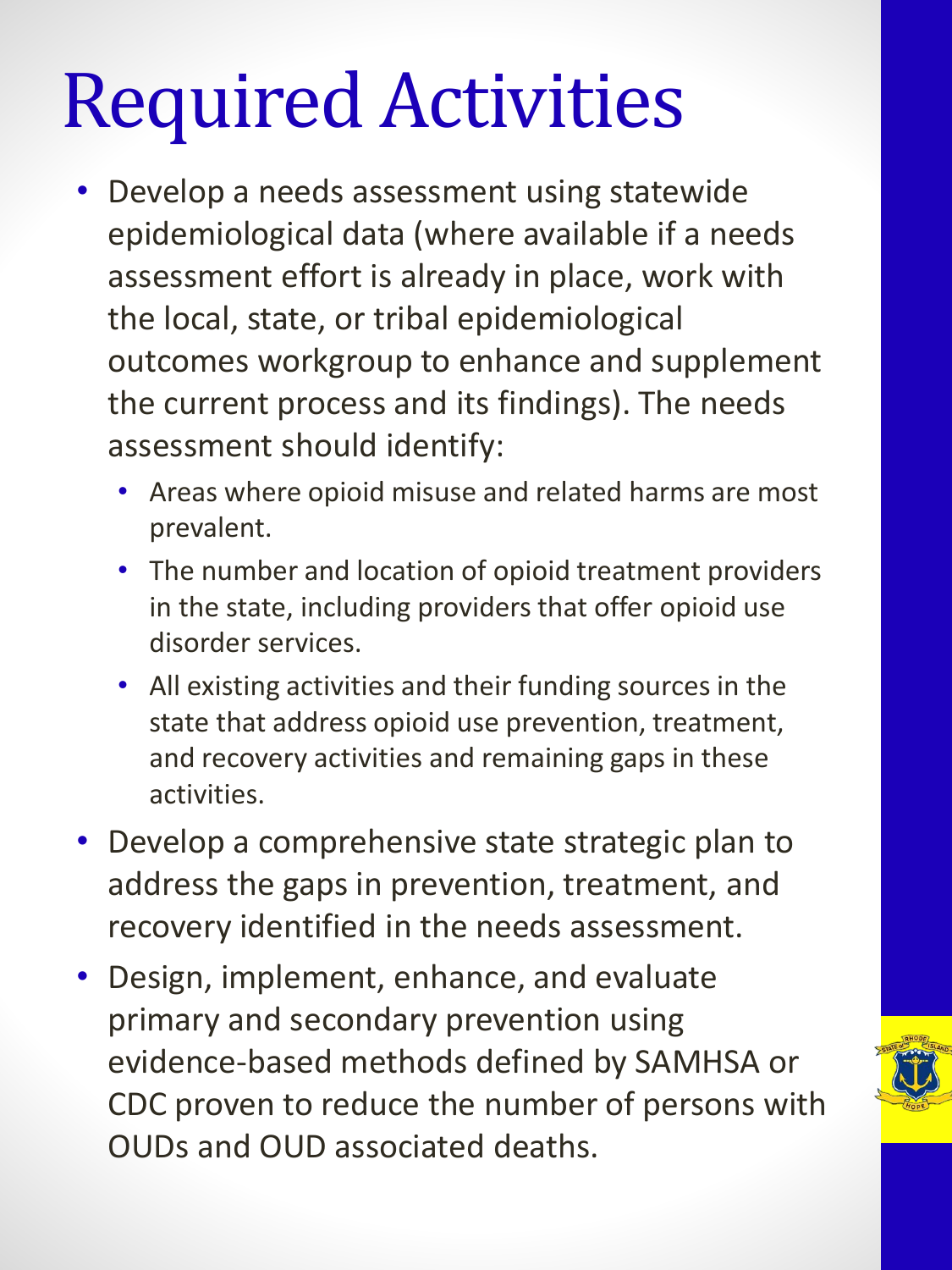# Required Activities (Cont'd)

- Implement or expand access to clinically appropriate evidence-based practices (EBPs) for OUD treatment, particularly, the use of medication assisted treatment (MAT), i.e., the use of FDA-approved medications (e.g., methadone, buprenorphine products including buprenorphine/naloxone combination formulations and buprenorphine monoproduct formulations, naltrexone products including extended-release and oral formulations or implantable buprenorphine) in combination with psychosocial interventions. (For more relevant [resources: https://www.samhsa.gov/medication](https://www.samhsa.gov/medication-assisted-treatment)assisted-treatment.)
- Provide assistance to patients with treatment costs and develop other strategies to eliminate or reduce treatment costs for under- and uninsured patients.
- Provide treatment transition and coverage for patients reentering communities from criminal justice settings or other rehabilitative settings.
- Enhance or support the provision of peer and other recovery support services designed to improve treatment access and retention and support long-term recovery.

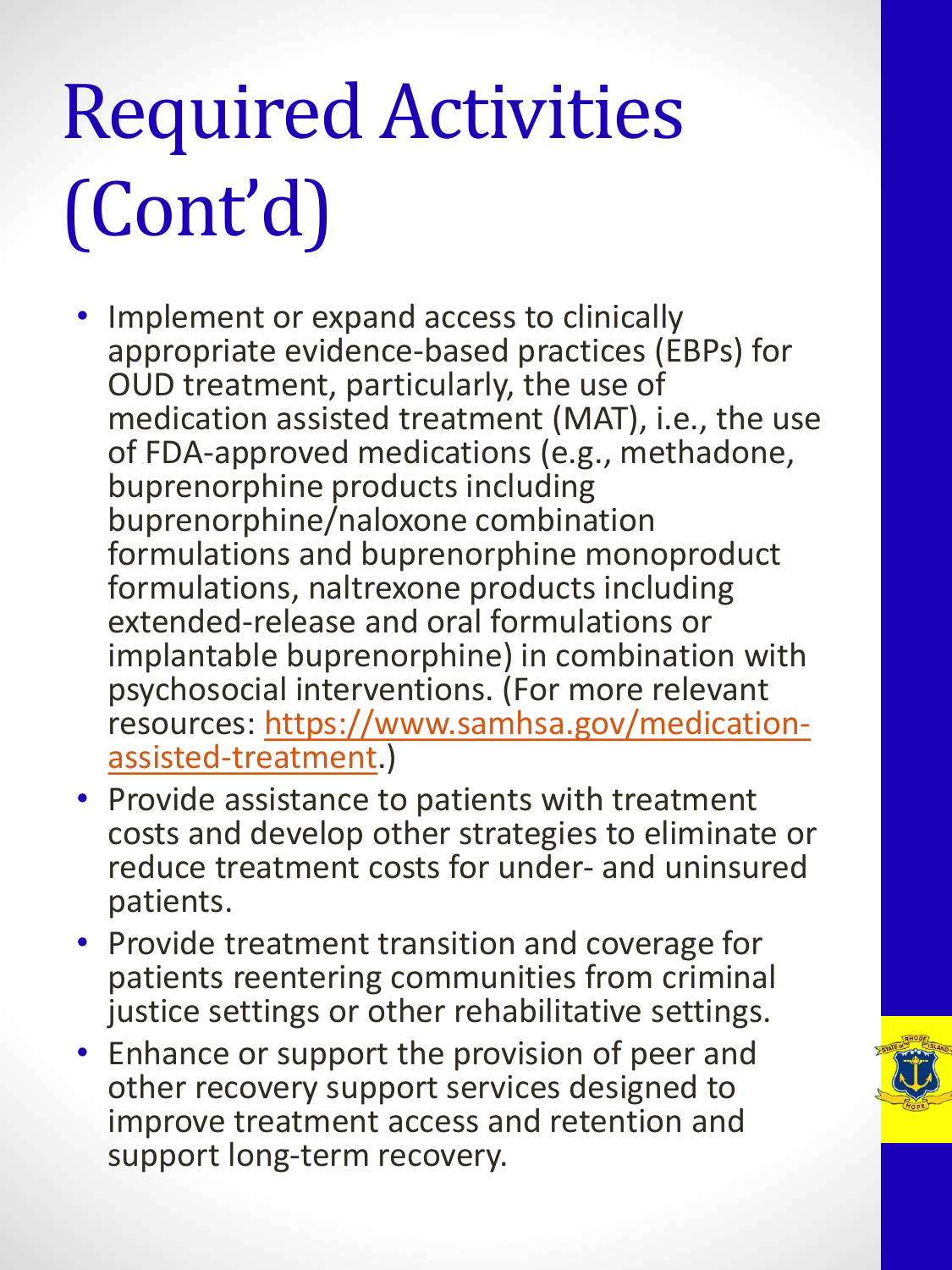# Approach

#### **Recovery Housing**

- Purpose: provide a supportive, alcohol and drug free living environment for those in recovery
- Eligibility Criteria: U.S. citizen, resident for at least 6 months, 18 or older, income not to exceed 200% above federal poverty guideline, willingness to participate, other criteria as determined by the housing providers
- Services: weekly house meetings, referrals to support services, onsite AA and NA meetings, opportunities for social gatherings and recreational activities
- Evaluation: # transitioned to stable housing
- Nurse Care Managers Care Transformation Collaborative
	- Purpose: places 5 nurse care managers into primary care practices in high need communities identified through data complied through RIDOH and BHDDH. Goal is to increase the number of DATA waivered clinicians
	- Eligibility: none, but target is providers who have waiver but are not utilizing the full capacity of the waiver due to limited available appointments in the provider schedule. Also includes patients with housing and employment needs